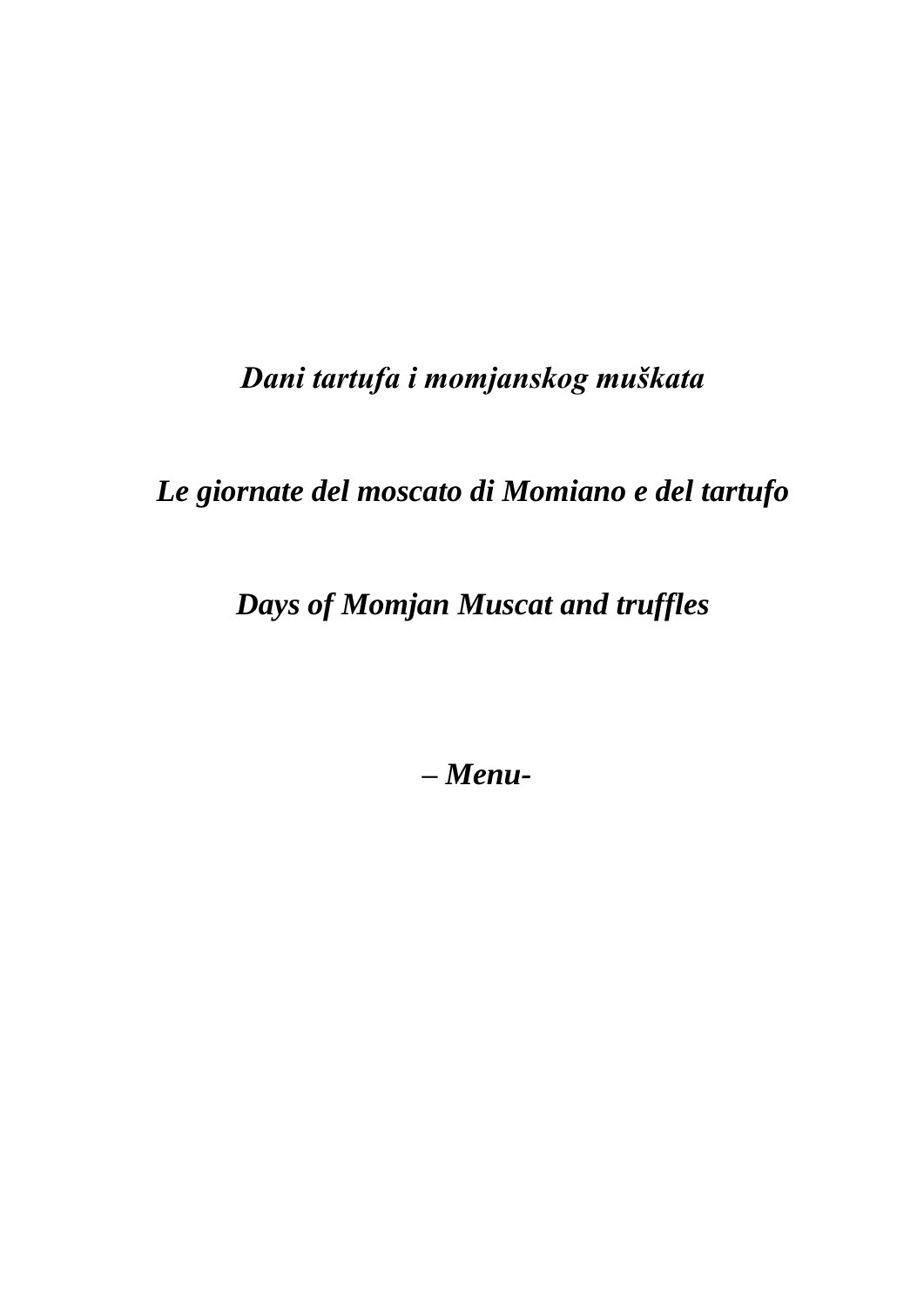

## *MENU 1*

*Bruschette: Sa namazom od tartufa - con crema al tartufo Mit Aufstrich von Trüffeln - with truffles creame*

*Fusi sa tartufima – Fusi con tartufi – Fusi mit Trüffeln – Fusi with truffles*

*Palačinke sa tartufima - crępe con tartufo Crepes mit Trüffeln - pancakes with truffles*

*VINA – VINI – WEIN - WINE: Muškat momjanski (suhi - secco - trocken - dry) 0,25 l Muškat momjanski (poluslatki - semidolce - halbsüß - halfsweet) 0,25 l*

*Cijena – prezzo – preis - price: 180.00 Kn*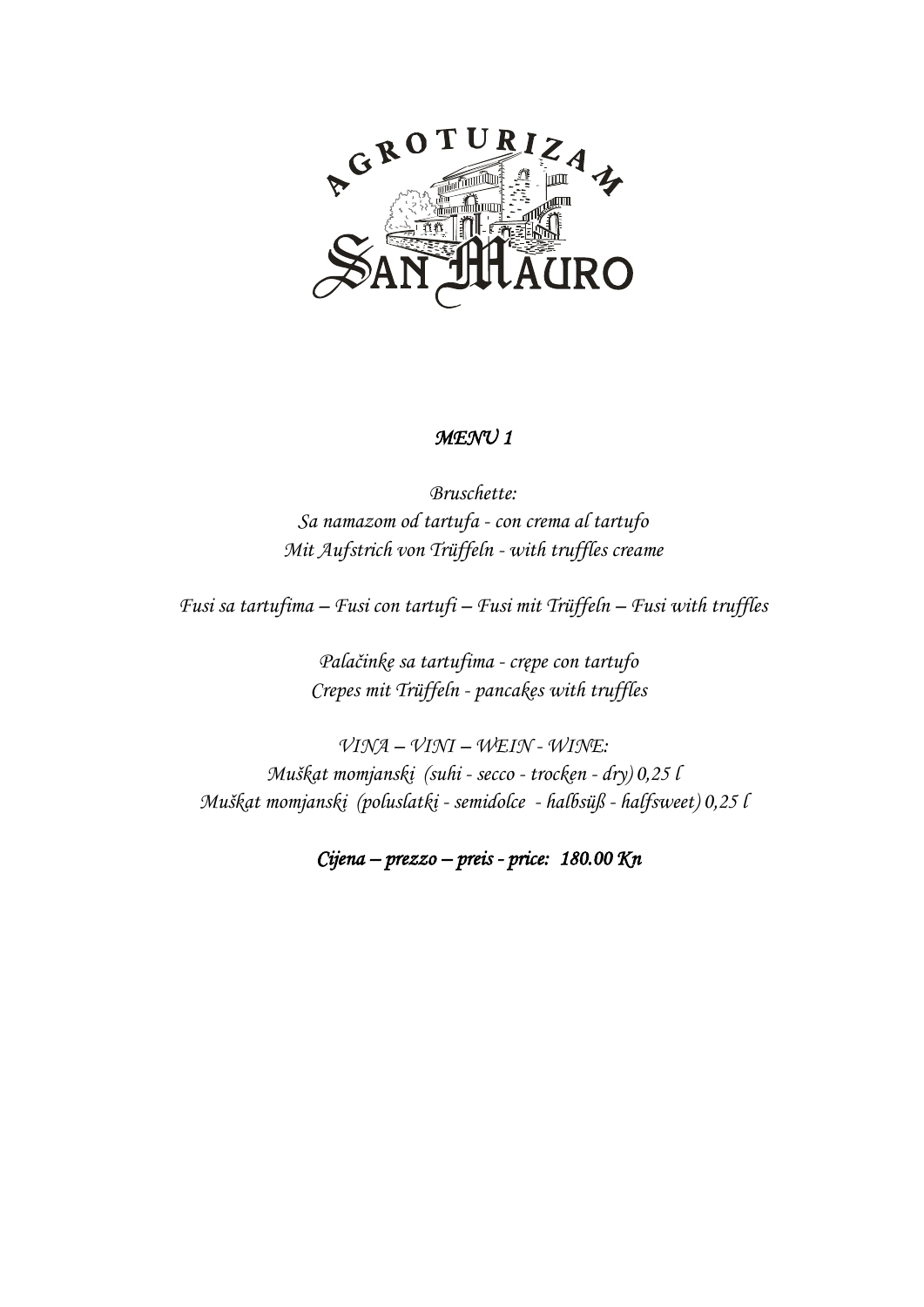# *MENU 2*

*Kajgana sa tartufima– frittata con tartufo– ruhreier mit truffeln – omelette with truffles*

*Boškarin šnicla (Istarsko govedo) sa umakom od tartufa Braciola (scaloppina) di bue istriano con crema al tartufo Istrische Rinder steak mit Truffeln Istrian Beefsteak wit truffle souce*

*Pjenica od Momjanskog muškata i tartufa - mousse di Moscato di Momiano con tartufo Weinschaum vom Momjaner Muskat (weiss) mit Trüffeln - Muscat wine pudding with truffles*

> *VINA – VINI – WEIN - WINE: Muškat momjanski (suhi - secco - trocken - dry) 0,25 l Muškat momjanski (poluslatki - semidolce - halbsüß - halfsweet) 0,25 l*

# *Cijena – prezzo – preis - price: 260.00 KUNA*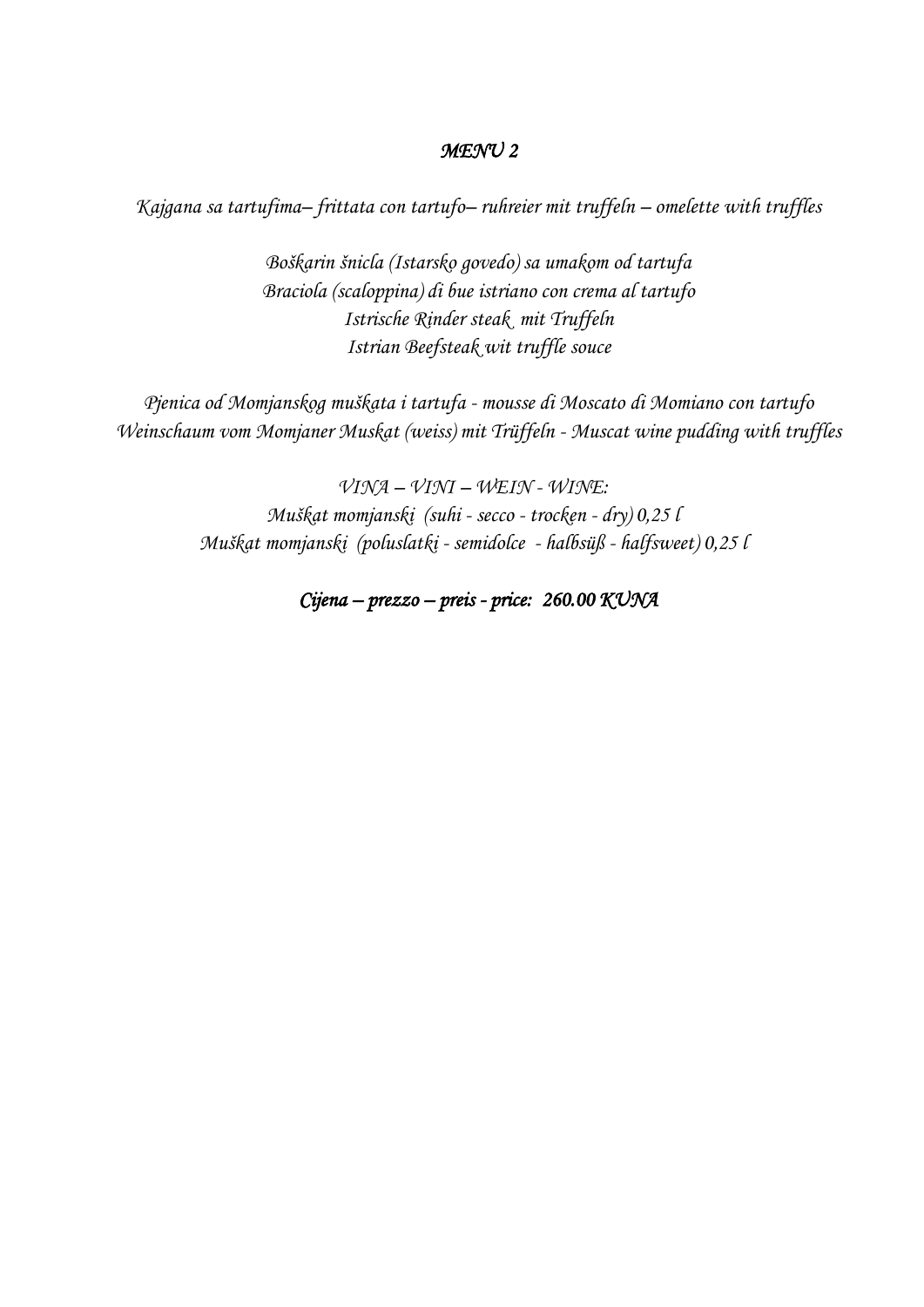# **RESTORAN MARINO**

# *MENU 1*

*Mesni carpaccio sa bijelim tartufom - Carpaccio di manzo al tartufo bianco Rindfleisch carpaccio mit weiße Trüffeln - Beef carpaccio with white truffles*

*Domaća tjestenina sa bijelim tartufom - Pasta casareccia al tartufo bianco Hausgemachte nudeln mit weiße Trüffel - Homade pasta with white truffles*

*Ramstek sa bijelim tartufom i restanim krumpirom - Controfiletto di manzo alla griglia al tartufo bianco con patate*

*Rumpsteak vom Grill mit weiße Trüffel und kartoffeln - Grilled sirloin steak with white truffles and potatoes*

> *Čokoladni souffle sa tartufom - Souffle di cioccolato al tartufo Schokoladensouffle mit Trüffeln - Chocolate souffle with truffles*

*Vino kuće Kabola bijelo ili crno - Vino della casa bianco o rosso Wein des Hauses weiß oder rot - White or red house wine 0,2 l*

> *Mineralna voda - Acqua minerale Mineral wasser - Mineral water 0,25 l*

> > *Muškat momjanski 0,1 l*

*Cijena – prezzo – preis - price: 380 Kn*